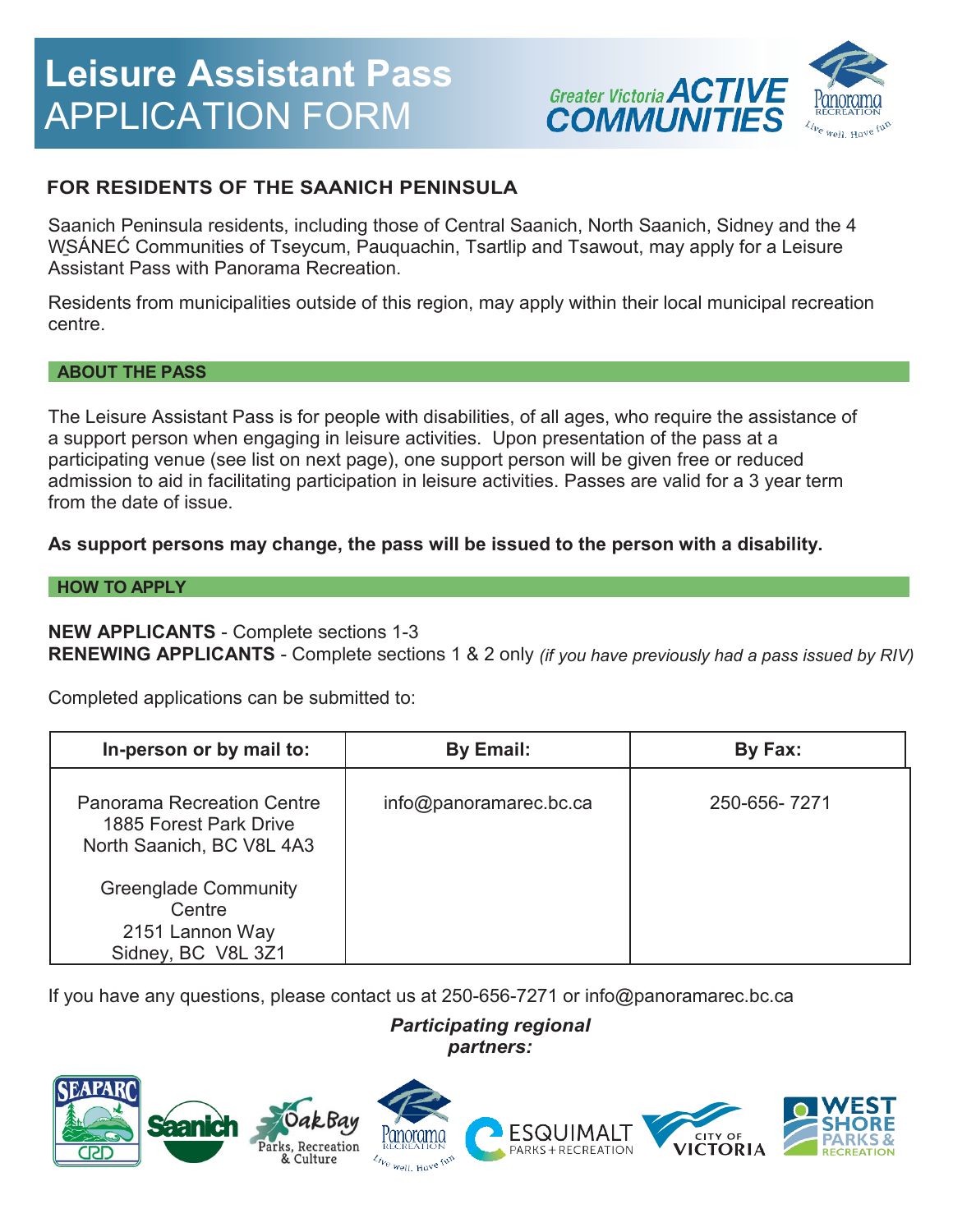# **PARTICIPATING VENUES** (Subject to Change)**:**

All local municipally funded recreation centres and facilities

Art Gallery of Victoria (250-384-4171)

Boulderhouse Climbing (778-265-9342) Victoria and Langford locations.

Butchart Gardens (250-652-4422)

The Boulders Climbing Gym (250-544-0310) Completion of waiver required.

CARSA - Centre for Athletics, Recreation & Special Abilities (250-472-4000)

Craigdarroch Castle (250-592-5323) *Note:* Not wheelchair accessible. Service dogs are welcome with proper documentation, emotional support animals are asked to stay home.

'Discover the Past' Ghostly Walks & History Tours (250-384-6698) Some routes have accessibility considerations, please call and book ahead of time.

Flying Squirrel - Victoria location (778-404-1778) *Completion of waiver & purchase of re-usable trampoline socks required*

Fort Rodd Hill and Fisgard Lighthouse National Historic Sites (250-478-5849) *Some exhibits and buildings may not be accessible due to heritage aspects of the site.*

Galey Farms (250-477-4450) *Includes a Corn Maze, Railway, Petting Farm etc.*

Highland Pacific Driving Range (250-478-4653)

Horticulture Centre of the Pacific (250-479-6162)

IMAX Victoria (250-480-4887) *Applicable to regular public rates only. Eligible IMAX annual pass holders will receive up to 3 attendant free admissions.*

Maritime Museum (250-385-4222)

Mount Douglas Golf Club (250-477-8314)

Pacific Institute for Sport Excellence (250-220-2510)

Robert Bateman Centre (250-940-3630)

Royal Theatre and McPherson Playhouse Please contact the box office at 250-386-6121 or toll free 1-888-7171-6131 for bookings

Royal BC Museum (250-356-7226)

Seasonal Productions of Intrepid Theatre (250-383-2663) Incl. Victoria Fringe Festival, OUTstages queer theatre festival, and UNO Fest.

Shaw Centre of the Salish Sea (250-665-7511) Staff-operated elevator, noise-cancelling headphones and lowsensory submarine entrance options available.

Victoria Bug Zoo (250-384-2847)

Victoria Butterfly Gardens (250-652-3822)

Victoria YM/YWCA (250-386-7511) Downtown and Westhills locations Note: Leisure Assistants who are not active Y members will be required to complete a check in with photo I.D. upon entry each visit.

WildPlay Element Parks Victoria (250-595-2251) Some restrictions apply. By appointment only. Please go to bookings at [guestservices-victoria@wildplay.com](mailto:guestservices-victoria@wildplay.com)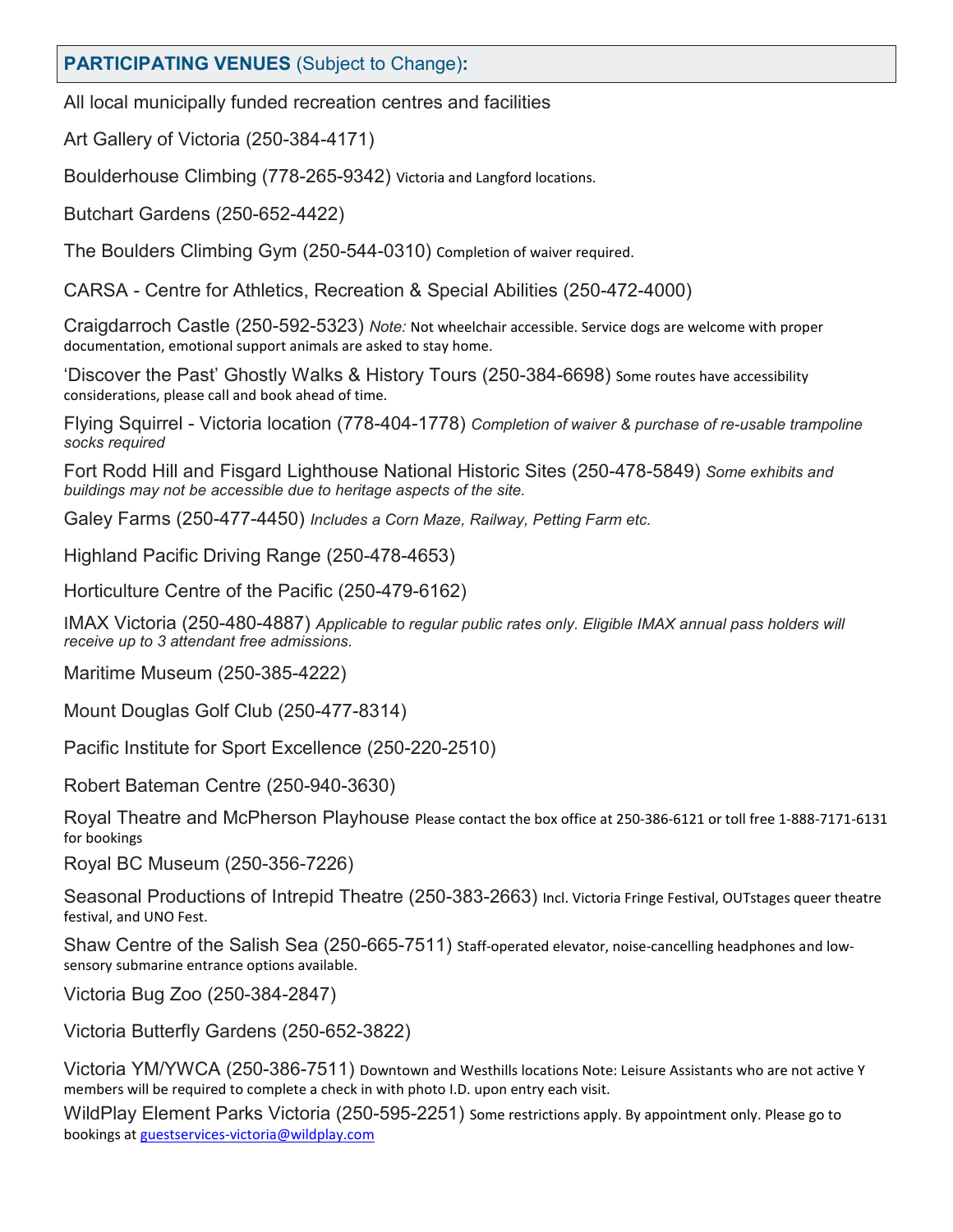## **NEW APPLICANTS** - Complete sections 1-3

**RENEWING APPLICANTS** - Complete sections 1 & 2 only *(if you have previously had a pass issued by RIV)*

| <b>SECTION 1 Applicant Information</b> | <b>NEW CARD</b><br><b>RENEWING CARD</b> |  |
|----------------------------------------|-----------------------------------------|--|
| <b>FIRST &amp; LAST NAME:</b>          | DATE OF BIRTH (dd/mm/yyyy):             |  |
| <b>STREET ADDRESS:</b>                 | <b>POSTAL CODE:</b>                     |  |
| <b>EMAIL:</b>                          | <b>PRIMARY PH #:</b>                    |  |

#### **SECTION 2 Terms of Use**

Recognizing an individual may be independent in one environment and not in another, Leisure Assistant Pass holders are expected to only use their passes at venues where assistance is required. Within each venue, persons with a disability and their support person are expected to stay together. Misuse or abuse of the pass could result in termination of it and its privileges.

I certify that I understand the Terms of Use indicated above.

| Applicant/Guardian Signature: | Date: |
|-------------------------------|-------|
|-------------------------------|-------|

| <b>FOR OFFICE USE ONLY</b>                                                                                         |                                           |
|--------------------------------------------------------------------------------------------------------------------|-------------------------------------------|
| Date received:                                                                                                     | <b>By Reception</b><br><b>Staff Name:</b> |
| If RENEWING, expired pass shown?                                                                                   | <b>YES</b><br><b>NO</b>                   |
| If NEW, copy of secondary<br>documentation taken OR health care<br>professional authorization section<br>complete? | $\Box$ YES<br><b>NO</b>                   |
| <b>Application approved?</b>                                                                                       | <b>YES</b><br><b>NO</b>                   |
| <b>Applicant contacted?</b>                                                                                        | <b>YES</b><br> NO                         |
| Photo taken & card printed?                                                                                        | YES<br><b>NO</b>                          |

The personal information collected in this form is collected in accordance with s. 26(c) of the *Freedom of Information and Protection of Privacy Act* for the purposes of administering the Leisure Assistant Pass program. Please contact Melanie Alsdorf, Manager of Program Services, Panorama Recreation, 1885 Forest Park Dr., North Saanich, BC, V8L 4A3, at 250-655-2174 or [malsdorf@panoramarec.bc.ca](mailto:hnawroth@panoramarec.bc.ca) if you have questions about the collection or use of this information.